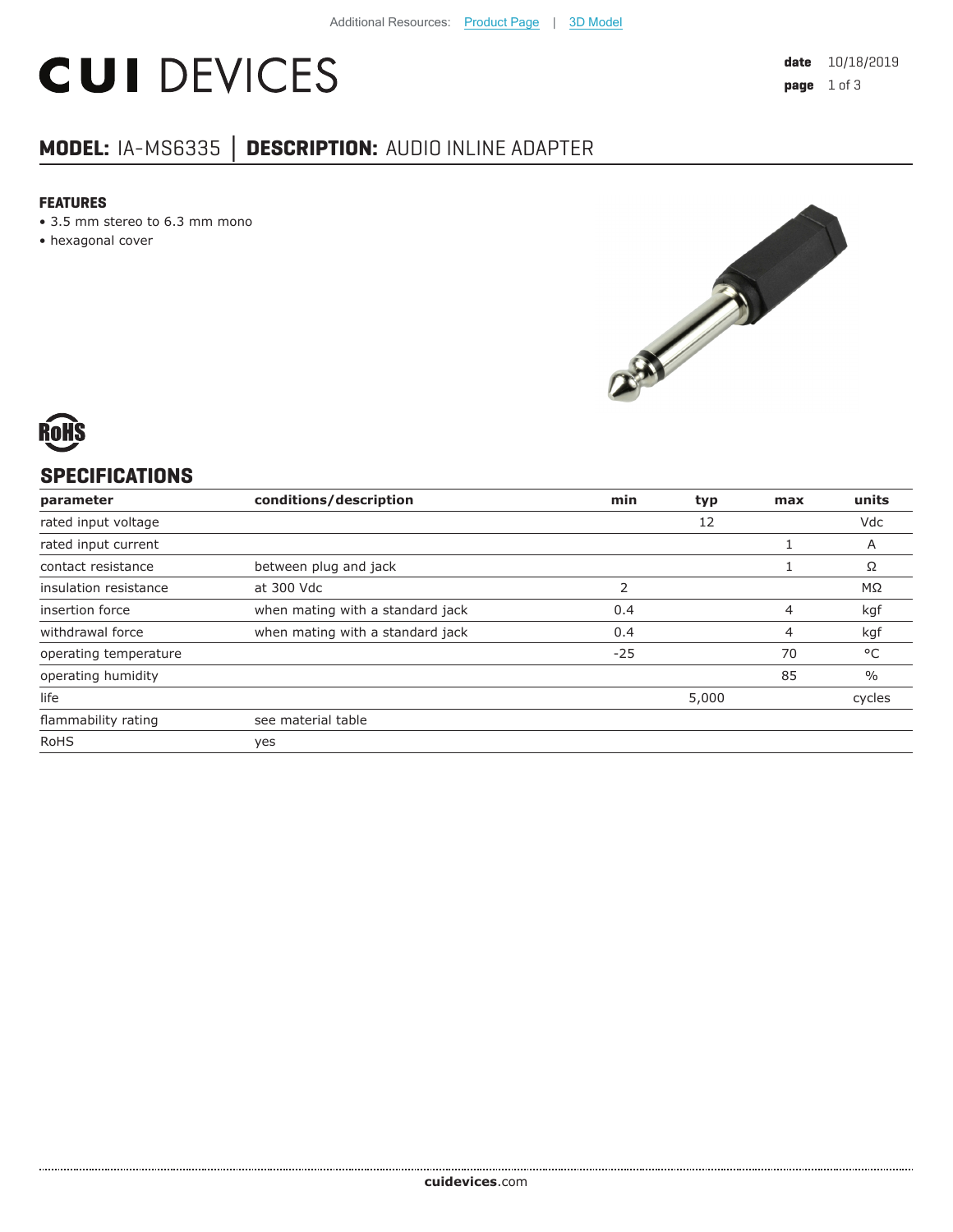#### **MECHANICAL DRAWING**